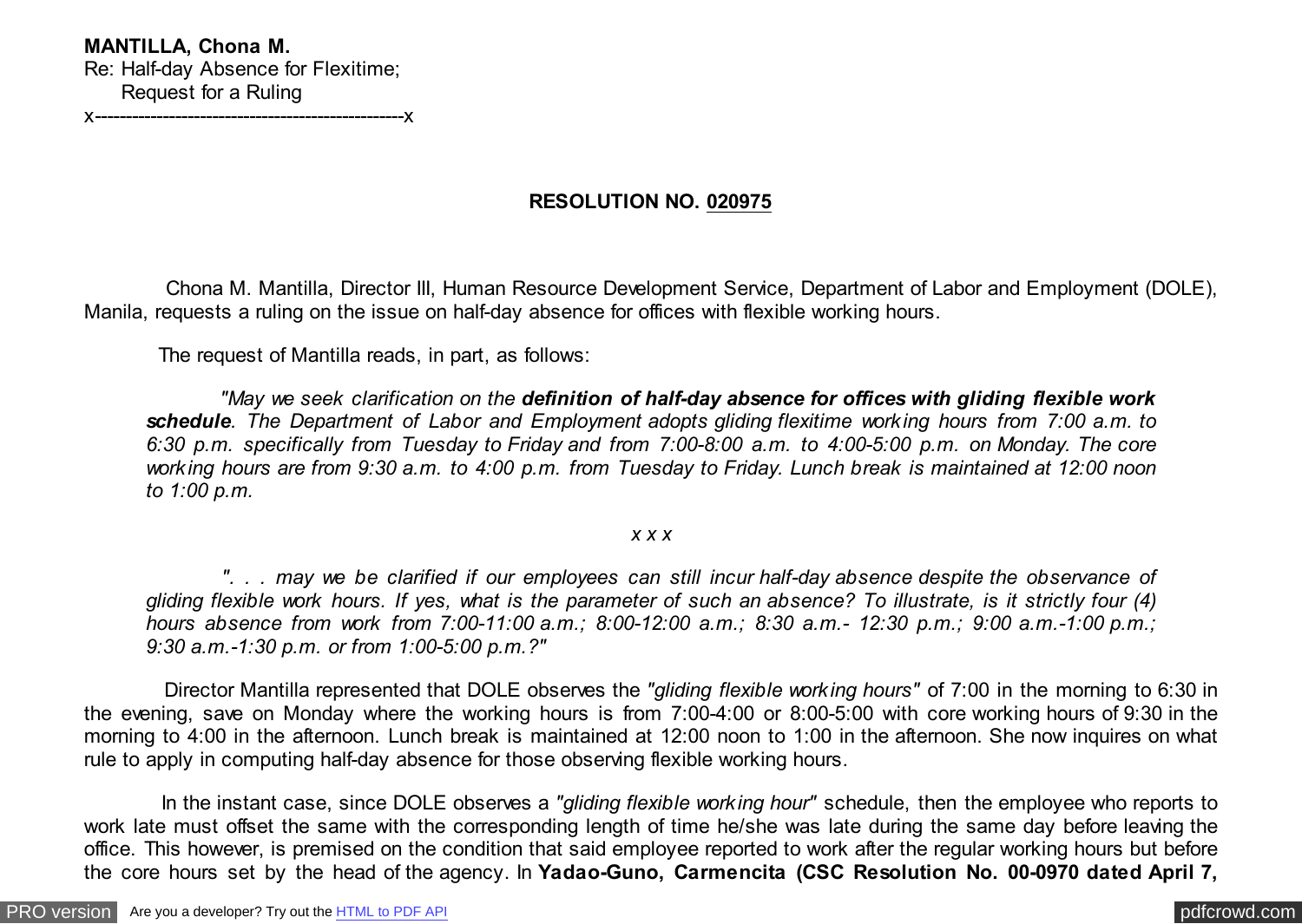**2000),** the Commission had the opportunity to expound on the matter, as follows:

 *"Corollarily, if an office adopts the flexible time, then an employee who reports for work late, must off-set the same with the corresponding length of time he was late before leaving the office. Should said employee fail to off-set the length of time he was late in reporting for work, then he may be considered to have incurred tardiness.*

 *"The foregoing situation is premised on condition, however, that said employee reported for work after the regular working hours but before the core hours set by the head of agency, during Mondays to Fridays, during which an employee is required to be in the office. An employee who reports after the start of the core working hours shall be considered tardy. In the same manner, an employee who leaves before the end of the core hours shall be considered on undertime and such period of time shall be accordingly deducted from the employee's leave credits.*

 *"To illustrate, should the head of agency adopt 9:30 a.m. to 4:00 p.m. as its core hours, then the employees of the agency are required to be in the office within such period of time. If an employee reports for work, say at 8:20 a.m., then he must render service up to 5:20 p.m. so that he would not be considered tardy for that particular day. However, should an employee report for work after 9:30 a.m., then he shall be considered tardy as he is barred from off-setting his tardiness. On the other hand, should he leave the office before 4:00 p.m., he shall be considered on undertime and the period of time he is considered on undertime shall be deducted from his leave credits"*

 At the outset, it must be emphasized that heads of departments, agencies or instrumentalities are allowed to adopt a system of flexible working hours that is most suitable and convenient for officials and employees within their jurisdiction for as long as it will not prejudice the smooth and efficient delivery of public service, and that, the required forty (40) working hours a week shall not be reduced. Relevant to the issue in this case are **Sections 5 and 6 of the Omnibus Rules Implementing Book V of Executive Order 292** which provide, as follows:

 *"SEC. 5. Officers and employees of all departments and agencies except those covered by special laws shall render not less than eight hours of work a day for five days a week or a total of forty hours a week, exclusive of time for lunch. As a general rule, such hours shall be from eight o'clock in the morning to twelve o'clock noon and from one o'clock in the afternoon on all days except Saturdays, Sundays and Holidays.*

 *"SEC. 6. Flexible working hours may be allowed subject to the discretion of the head of department or agency. In no case shall the weekly working hours be reduced in the event the department or agency adopts the flexi-time schedule in reporting for work.<sup><i>"*</sup> (emphasis supplied)</sup>

 Moreover, in **CSC Resolution No. 94-0502 dated Janaury 20, 1994 (Batilong, Hermocillos C., Re: Shifting of Work Schedule)** the Commission explained that *"heads of departments have authority and discretion to arrange the working*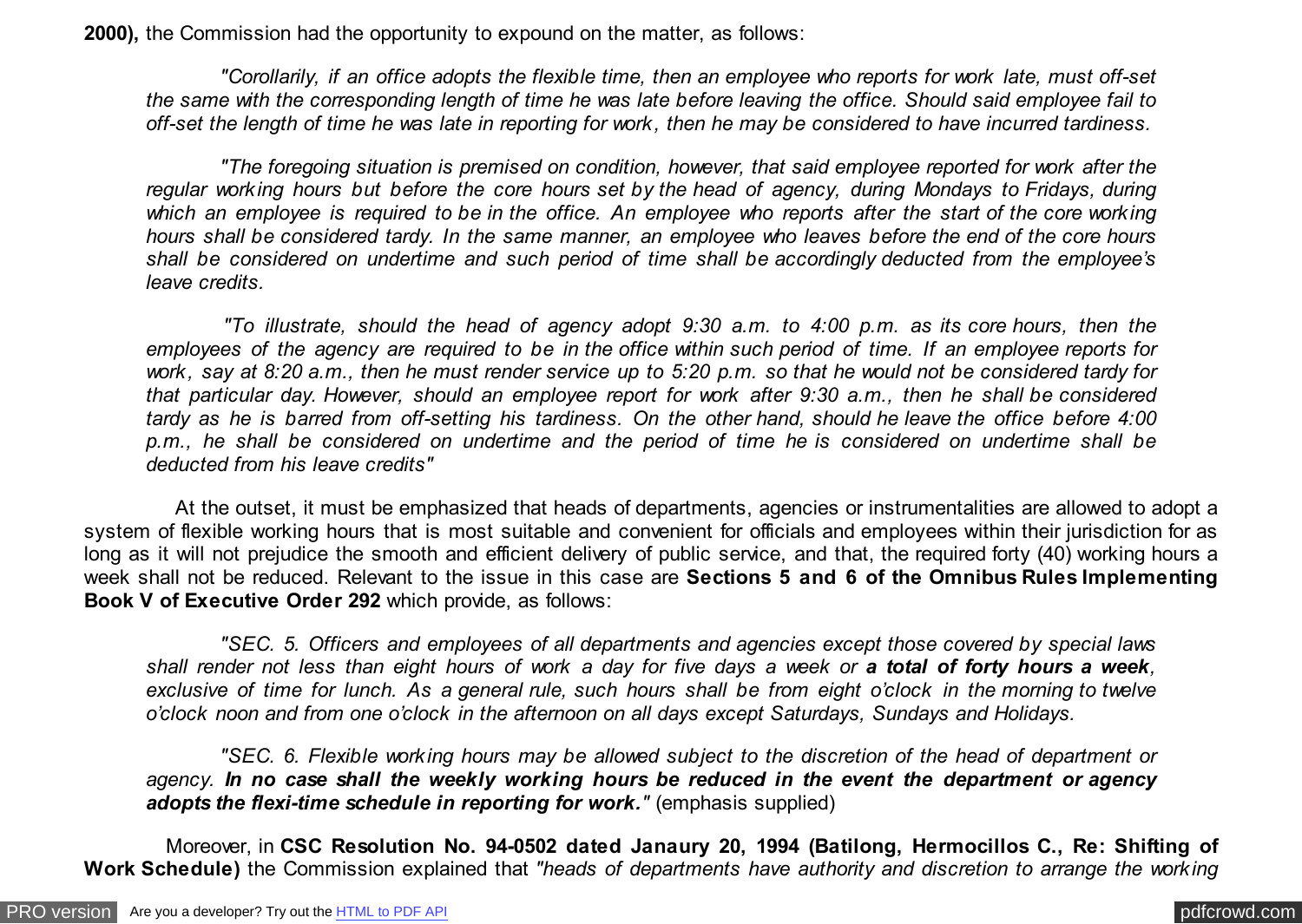## *hours of their employees subject to the condition that these comply with the 40-hour week law requirement"*

 Thus, in general, officers and employees of the government must render at least eight hours a day for five days for a total of forty hours a week, exclusive of time for lunch. However, the head of the agency is not precluded from adopting another work schedule in the light of the nature of work of the concerned personnel as long as the forty-hour work week requirement is complied with.

 The issue now which needs to be resolved is whether there is half-day absence for those observing flexible working schedule.

 In answering the issue, we have to revisit the concept of half-day absence as enunciated in **CSC Resolution No. 00- 2473 dated October 27, 2000 Re: Prudencio, Elvira M.** where the Commission stated that *"half-day absence is incurred* when an officer or employee does not report for work either for the whole morning or the whole afternoon." In said case, however, half-day applies only where the working day of the agency is from 8:00 A.M. to 12:00 noon for the morning session, and from 1:00 P.M. to 5:00 P.M. for the afternoon session. A closer look at the concept of half-day reveals that it is called halfday absence because the employee was absent for four hours which is equivalent to one-half of the required eight hours of work in a day. Thus, if an employee did not work for two hours, or six hours, the same may be called one-fourth or three-fourths absence, respectively. Viewed in this light, it becomes immaterial whether it is a half-day absence or not; what really governs is the number of hours an employee did not work in a day, which shall be the basis for deducting equivalent portions from his/her leave credits. In other words, an employee shall be paid his/her salary based on the number of hours he/she worked.

 Pointedly, Civil Service Law, Rules and Regulations are silent as to the half-day absence. This is so, because half-day absence is in reality tardiness or undertime for four hours which will be deducted from the employee's accrued vacation leave credits or salary, in case all his/her vacation leave credits had been exhausted, whether the agency is observing flexitime or regular work hours.

 It is noteworthy to mention, however, that for agencies observing Full Flexitime Work Schedule (as distinguished from the DOLE's *"gliding flexitime work schedule"*), undertime shall be computed on a weekly 40-hour basis. For instance, as long as the officer or employee renders service during the core working hours and compensates the deficiency from the forty-hour requirement within the week, he/she will not be considered late or undertime. However, if he/she fails to meet the forty hours required during the week, the deficiency shall be correspondingly deducted from his/her vacation leave credits or salary in case all his/her vacation leave credits has been exhausted.

 **WHEREFORE**, the Commission hereby rules that there is no half-day absence. Accordingly, any tardiness, undertime or deficiency in completing the required eight-hour work day (or forty-hour work week rule for those agencies observing full flexitime) shall be deducted from the vacation leave credits or the salary of the employee if the vacation leave credits had already been exhausted.